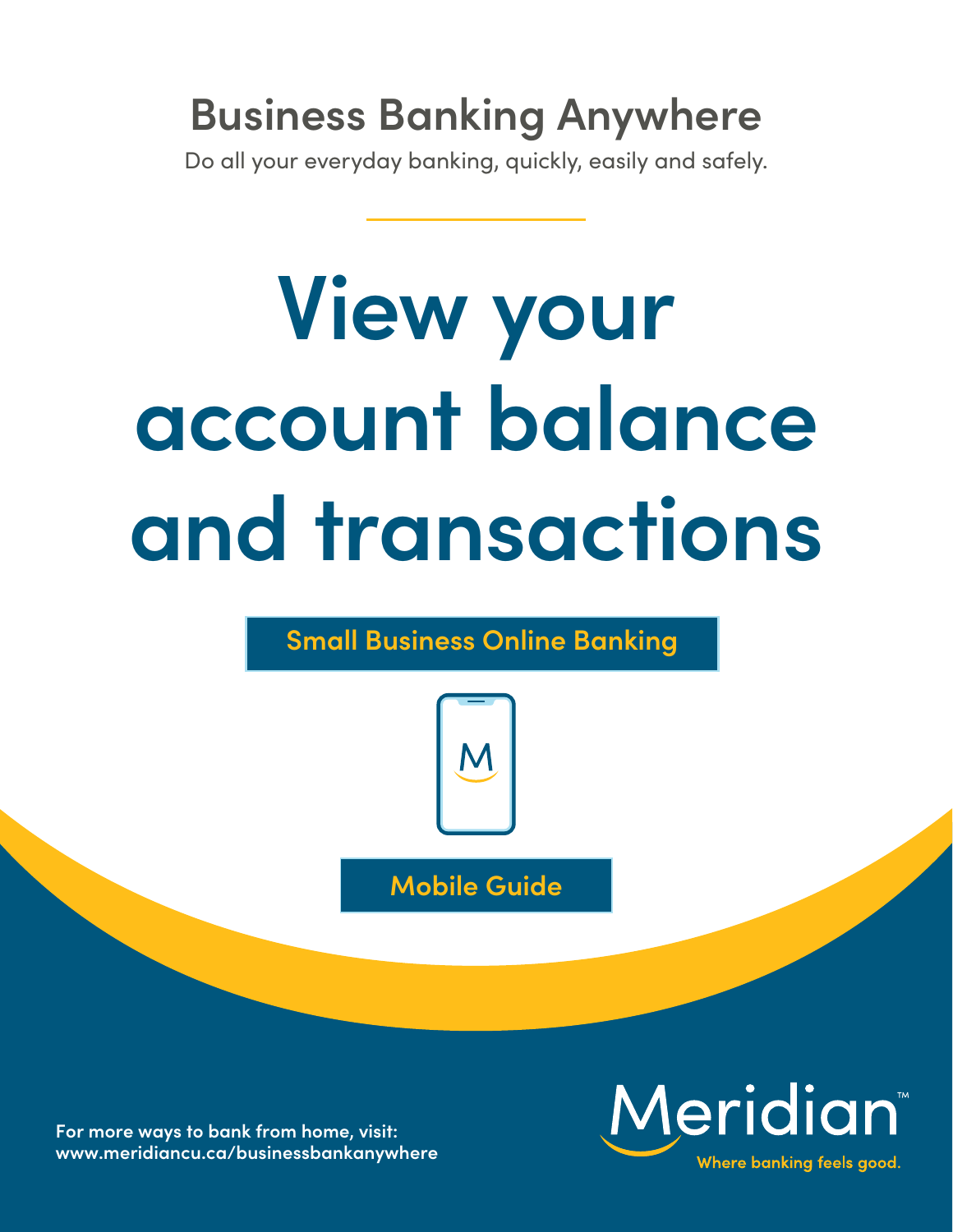| <b>Meridian</b>  |                                                                                                                                  |
|------------------|----------------------------------------------------------------------------------------------------------------------------------|
| <b>Transfers</b> | <b>Deposits</b>                                                                                                                  |
|                  |                                                                                                                                  |
|                  | ⋋                                                                                                                                |
|                  | \$2000.00<br>\$2000.00                                                                                                           |
|                  | ⋋                                                                                                                                |
|                  | \$500.00<br>\$500.00                                                                                                             |
|                  |                                                                                                                                  |
|                  | \$2500.00<br>\$2500.00                                                                                                           |
|                  | <b>My Deposit Accounts</b><br><b>Day to Day Business Expenses</b><br><b>Business Advantage Plus - 0</b><br><b>Deposit Totals</b> |

#### **Step 1: Choose an account**

Once you've signed in to the mobile banking app, you'll land on the *My Deposit Accounts* screen.

From here, you can easily review the balance and transaction history for any of your accounts.

Start by tapping on the account you wish to view.

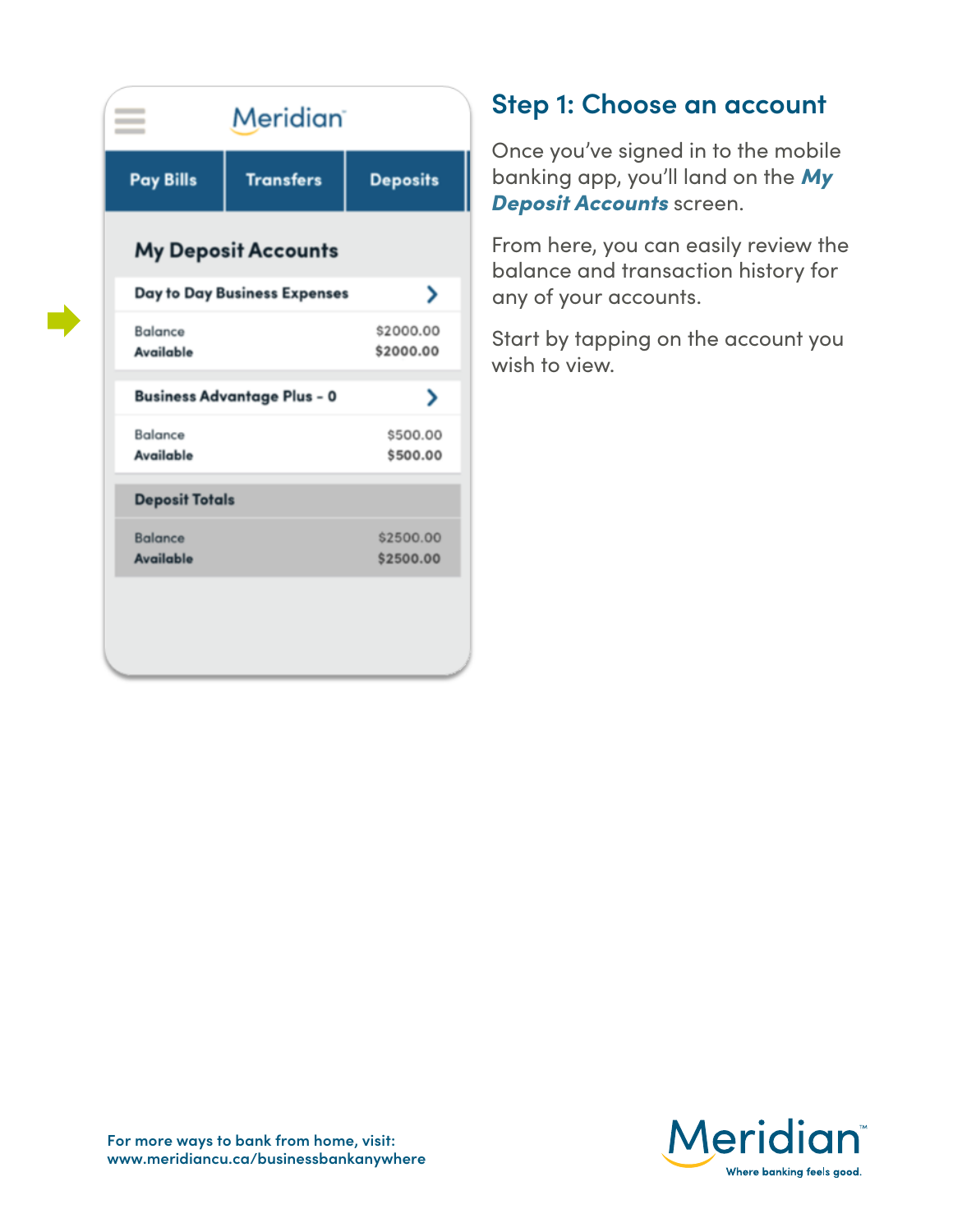| ___<br>Meridian<br>$\sim$                                                  |                             |  |
|----------------------------------------------------------------------------|-----------------------------|--|
| ◯ Day to Day Business Expenses                                             |                             |  |
| <b>Current balance</b><br><b>Available funds</b>                           | \$2000.00<br>\$2000.00      |  |
| Account #:<br>Branch/Transit #:<br>Institution #:                          | 01012345678<br>12345<br>123 |  |
| <b>Transaction Details</b>                                                 | Amount                      |  |
| Apr 1, 2020<br>POS Purchase<br>Other Reference # 258174                    | - \$147.20                  |  |
| Mar 29, 2020<br>Transfer In from 100499151                                 | $+$ \$20.00                 |  |
| Mar 29, 2020<br>ATM Exchange<br>Kitchener Onca<br>Other Reference # 20628  | $-$ \$60.00                 |  |
| Mar 27, 2020<br>POS Purchase<br>Kitchener Onca<br>Other Reference # 314027 | $-$ \$27.10                 |  |
| Mar 27, 2020<br><b>Transfer Out</b><br>Other Reference # 084217180         | $-$ \$15.00                 |  |
| Mar 27 2020                                                                | <b>90.0022</b>              |  |

#### **Step 2: Review account details**

At the top of this screen, you can view your account details.

This includes the total balance of the account and the funds that are available, as well as your account number, branch/transit number and institution number.

#### **Step 3: Review transaction details**

Below the account details are the transaction details. Here you can view all of the transactions that have occurred in the account, including withdrawals and deposits.

You can review the date, details and the amount of the transaction. If funds were deposited into your account, you'll see a green plus sign next to the amount. If the transaction is a withdrawal, a payment or a purchase, you'll see a reference number, and a red minus sign next to the amount.

The transaction details are sorted by date, with the most recent appearing at the top of the page. To view older transactions, simply scroll down.